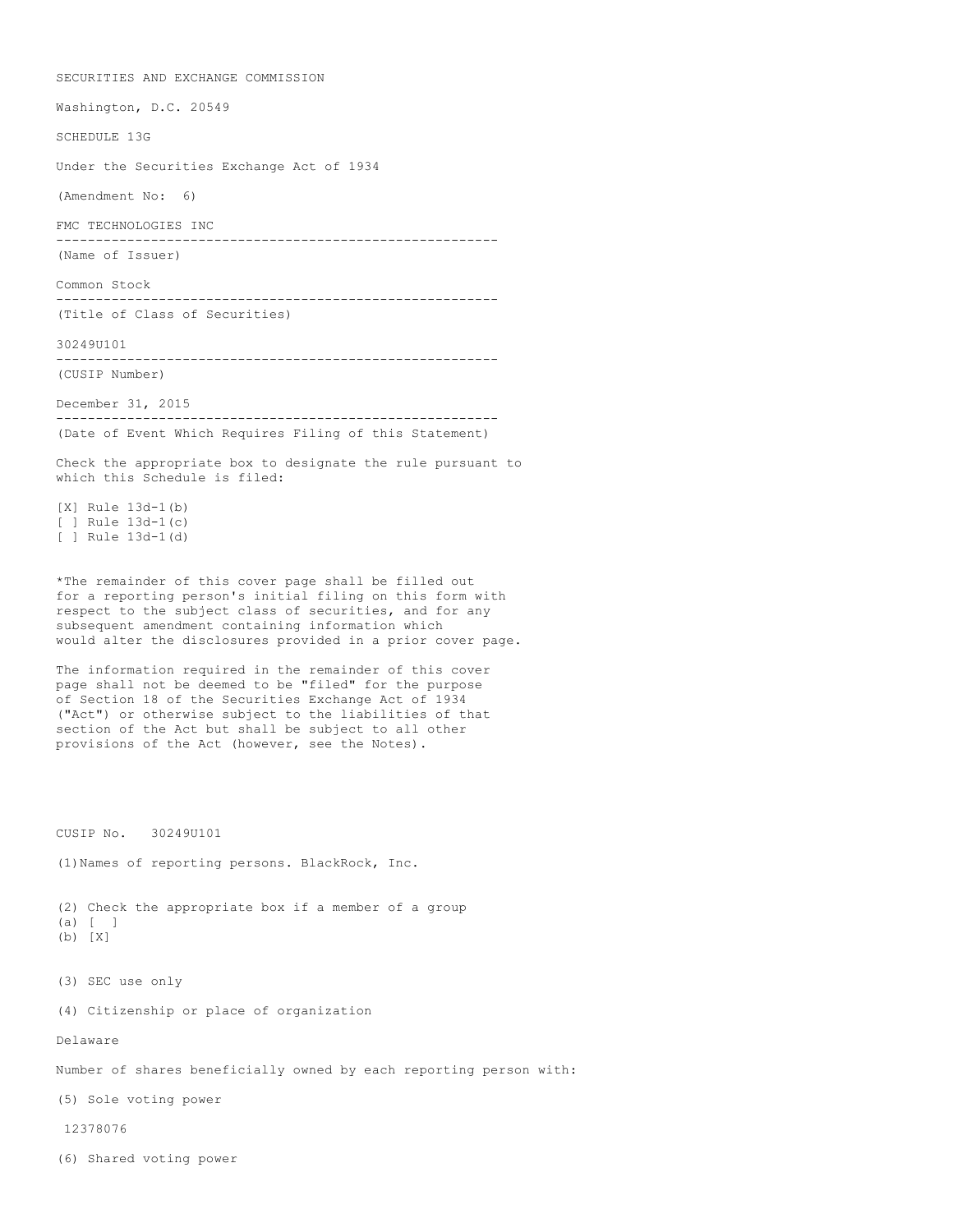### NONE

(7) Sole dispositive power 14395495 (8) Shared dispositive power NONE (9) Aggregate amount beneficially owned by each reporting person 14395495 (10) Check if the aggregate amount in Row (9) excludes certain shares (11) Percent of class represented by amount in Row 9 6.3% (12) Type of reporting person HC Item 1. Item 1(a) Name of issuer: ----------------------------------------------------------------------- FMC TECHNOLOGIES INC Item 1(b) Address of issuer's principal executive offices: ----------------------------------------------------------------------- 1803 Gears Road Houston TX 77067 Item 2. 2(a) Name of person filing: ---------------------------------------------------------------------- BlackRock, Inc. 2(b) Address or principal business office or, if none, residence: ----------------------------------------------------------------------- BlackRock Inc. 55 East 52nd Street New York, NY 10055 2(c) Citizenship: -------------------------------------------------------------------- See Item 4 of Cover Page 2(d) Title of class of securities: ------------------------------------------------------------------- Common Stock 2(e) CUSIP No.: See Cover Page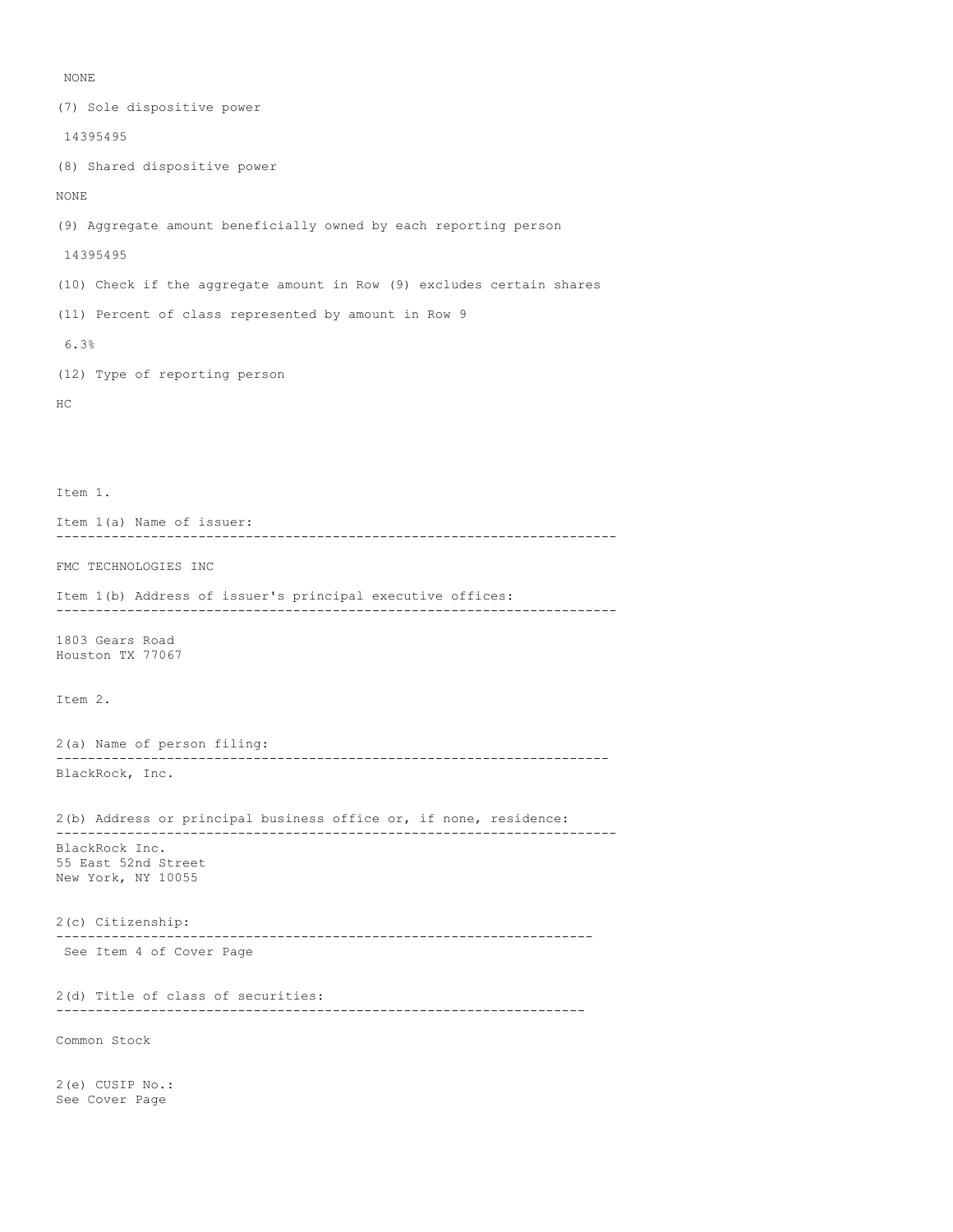Item 3.

If this statement is filed pursuant to Rules  $13d-1(b)$ , or  $13d-2(b)$  or  $(c)$ , check whether the person filing is a: [ ] Broker or dealer registered under Section 15 of the Act; [ ] Bank as defined in Section 3(a)(6) of the Act; [ ] Insurance company as defined in Section 3(a)(19) of the Act; [ ] Investment company registered under Section 8 of the Investment Company Act of 1940; [ ] An investment adviser in accordance with Rule  $13d-1$  (b) (1) (ii) (E); [ ] An employee benefit plan or endowment fund in accordance with Rule  $13d-1(b)(1)(ii)(F);$ [X] A parent holding company or control person in accordance with Rule  $13d-1(b)(1)(ii)(G);$ [ ] A savings associations as defined in Section 3(b) of the Federal Deposit Insurance Act (12 U.S.C. 1813); [ ] A church plan that is excluded from the definition of an investment company under section 3(c)(14) of the Investment Company Act of 1940; [ ] A non-U.S. institution in accordance with Rule 240.13d-1(b)(1)(ii)(J); [ ] Group, in accordance with Rule 240.13d-1(b)(1)(ii)(K). If filing as a non-U.S. institution in accordance with Rule  $240.13d-1$ (b)(1)(ii)(J), please specify the type of institution: Item 4. Ownership Provide the following information regarding the aggregate number and percentage of the class of securities of the issuer identified in Item 1. Amount beneficially owned: 14395495 Percent of class 6.3% Number of shares as to which such person has: Sole power to vote or to direct the vote 12378076 Shared power to vote or to direct the vote NONE Sole power to dispose or to direct the disposition of 14395495 Shared power to dispose or to direct the disposition of NONE

Item 5.

Ownership of 5 Percent or Less of a Class. If this statement is being filed to report the fact that as of the date hereof the reporting person has ceased to be the beneficial owner of more than 5 percent of the class of securities, check the following [ ].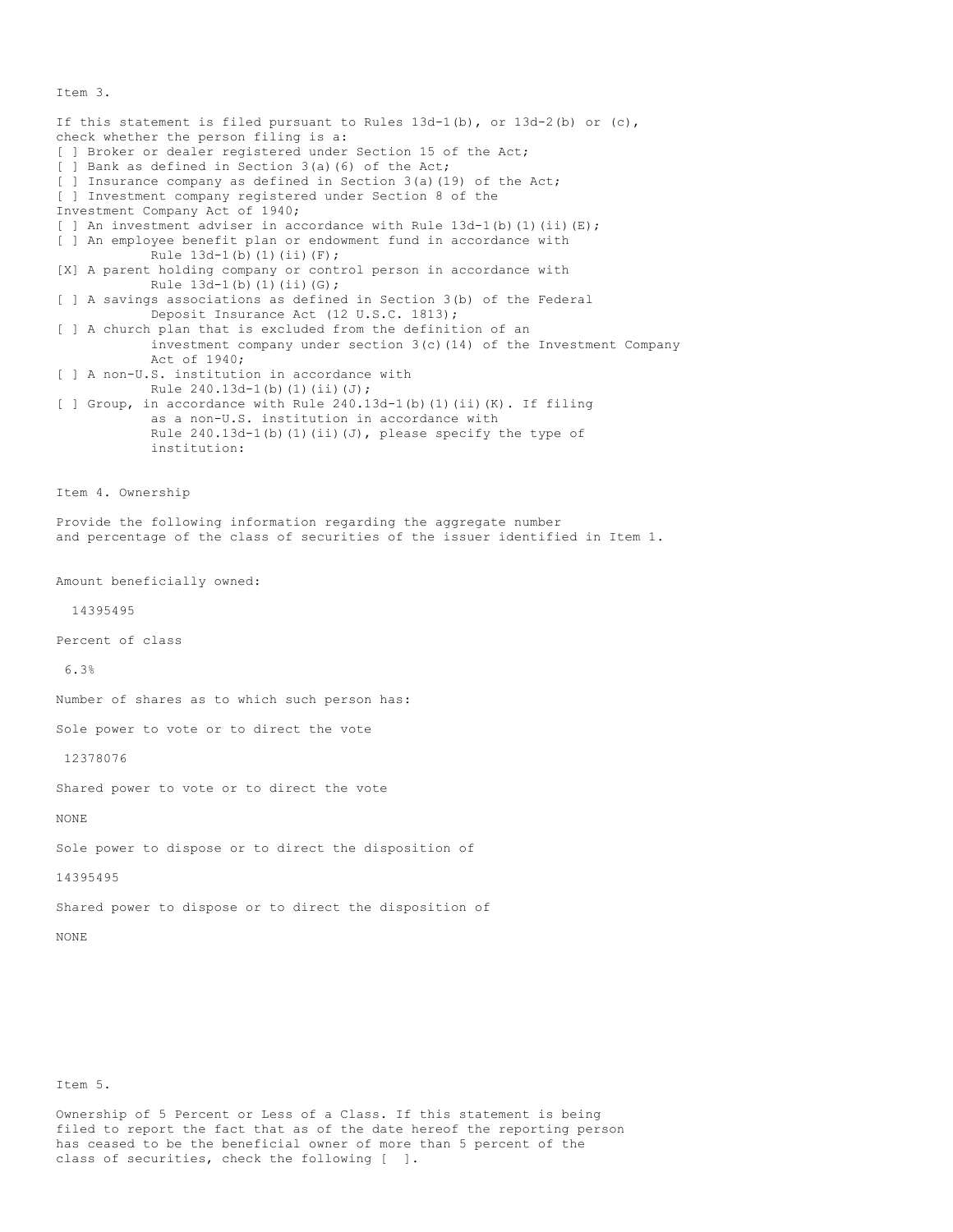Item 6. Ownership of More than 5 Percent on Behalf of Another Person

If any other person is known to have the right to receive or the power to direct the receipt of dividends from, or the proceeds from the sale of, such securities, a statement to that effect should be included in response to this item and, if such interest relates to more than 5 percent of the class, such person should be identified. A listing of the shareholders of an investment company registered under the Investment Company Act of 1940 or the beneficiaries of employee benefit plan, pension fund or endowment fund is not required.

Various persons have the right to receive or the power to direct the receipt of dividends from, or the proceeds from the sale of the common stock of FMC TECHNOLOGIES INC. No one person's interest in the common stock of FMC TECHNOLOGIES INC is more than five percent of the total outstanding common shares.

Item 7. Identification and Classification of the Subsidiary Which Acquired the Security Being Reported on by the Parent Holding Company or Control Person.

See Exhibit A

Item 8. Identification and Classification of Members of the Group

If a group has filed this schedule pursuant to Rule  $13d-1$  (b) (ii)(J), so indicate under Item 3(j) and attach an exhibit stating the identity and Item 3 classification of each member of the group. If a group has filed this schedule pursuant to Rule 13d-1(c) or Rule 13d-1(d), attach an exhibit stating the identity of each member of the group.

Item 9. Notice of Dissolution of Group

Notice of dissolution of a group may be furnished as an exhibit stating the date of the dissolution and that all further filings with respect to transactions in the security reported on will be filed, if required, by members of the group, in their individual capacity.

See Item 5.

## Item 10. Certifications By signing below I certify that, to the best of my knowledge and belief, the securities referred to above were acquired and are held in the ordinary course of business and were not acquired and are not held for the purpose of or with the effect of changing or influencing the control of the issuer of the securities and were not acquired and are not held in connection with or as a participant in any transaction having that purpose or effect.

Signature.

After reasonable inquiry and to the best of my knowledge and belief, I certify that the information set forth in this statement is true, complete and correct.

Dated: January 22, 2016 BlackRock, Inc.

Signature: Spencer Fleming

-------------------------------------------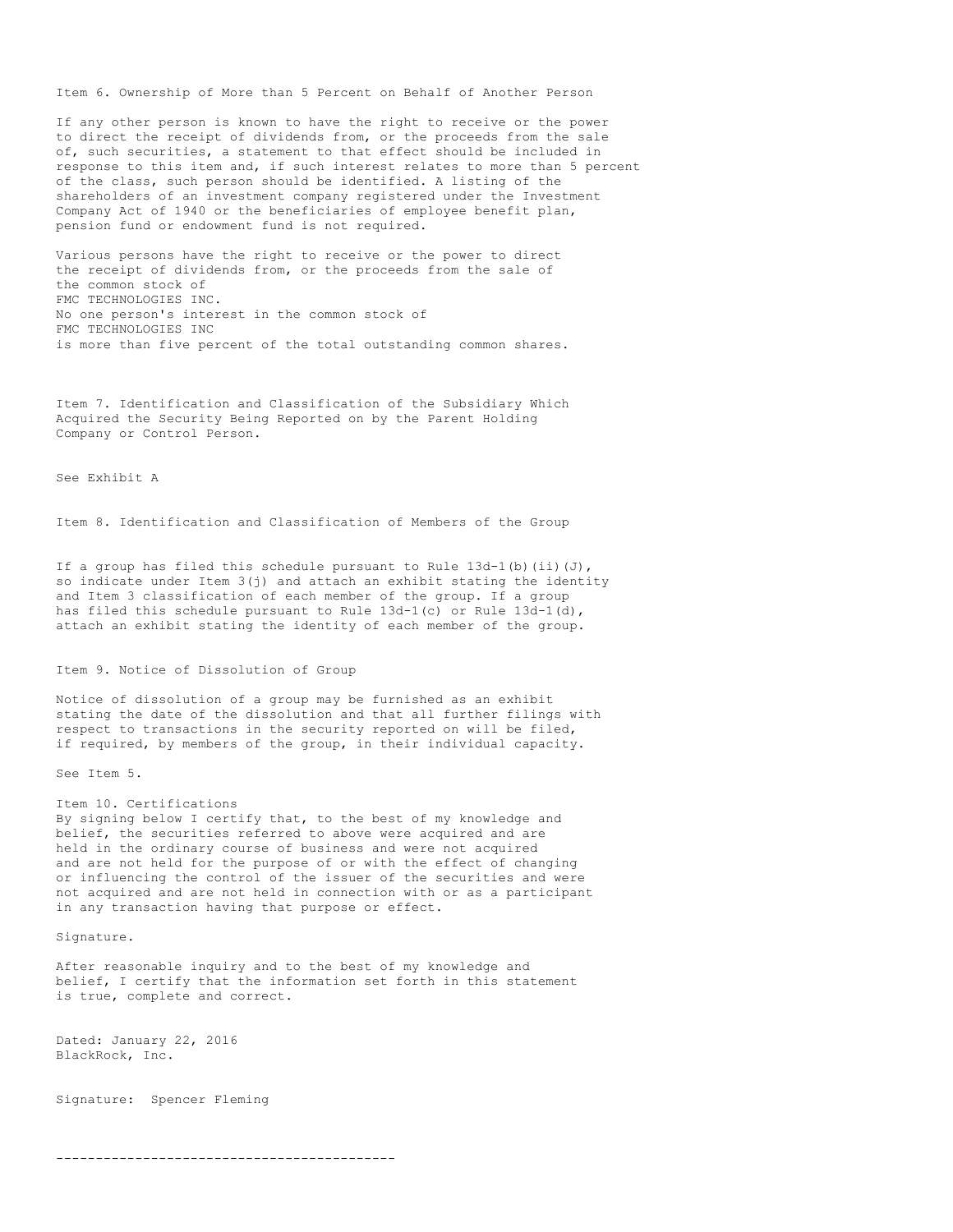## Name/Title Attorney-In-Fact

The original statement shall be signed by each person on whose behalf the statement is filed or his authorized representative. If the statement is signed on behalf of a person by his authorized representative other than an executive officer or general partner of the filing person, evidence of the representative's authority to sign on behalf of such person shall be filed with the statement, provided, however, that a power of attorney for this purpose which is already on file with the Commission may be incorporated by reference. The name and any title of each person who signs the statement shall be typed or printed beneath his signature.

Attention: Intentional misstatements or omissions of fact constitute Federal criminal violations (see 18 U.S.C. 1001).

Exhibit A

# Subsidiary

BlackRock (Channel Islands) Ltd BlackRock (Luxembourg) S.A. BlackRock (Netherlands) B.V. BlackRock (Singapore) Limited BlackRock Advisors (UK) Limited BlackRock Advisors, LLC BlackRock Asset Management Canada Limited BlackRock Asset Management Ireland Limited BlackRock Asset Management North Asia Limited BlackRock Asset Management Schweiz AG BlackRock Capital Management BlackRock Financial Management, Inc. BlackRock Fund Advisors BlackRock Fund Managers Ltd BlackRock Institutional Trust Company, N.A. BlackRock International Limited BlackRock Investment Management (Australia) Limited BlackRock Investment Management (UK) Ltd BlackRock Investment Management, LLC BlackRock Japan Co Ltd BlackRock Life Limited

\*Entity beneficially owns 5% or greater of the outstanding shares of the security class being reported on this Schedule 13G. Exhibit B

#### POWER OF ATTORNEY

The undersigned, BLACKROCK, INC., a corporation duly organized under the laws of the State of Delaware, United States (the "Company"), does hereby make, constitute and appoint each of Matthew Mallow, Chris Meade, Howard Surloff, Dan Waltcher, Georgina Fogo, Charles Park, Enda McMahon, Carsten Otto, Con Tzatzakis, Karen Clark, Andrew Crain, Herm Howerton, David Maryles, Daniel Ronnen, John Stelley, John Ardley, Maureen Gleeson and Spencer Fleming acting severally, as its true and lawful attorneys-in-fact, for the purpose of, from time to time, executing in its name and on its behalf, whether the Company is acting individually or as representative of others, any and all documents, certificates, instruments, statements, other filings and amendments to the foregoing (collectively, "documents") determined by such person to be necessary or appropriate to comply with ownership or control-person reporting requirements imposed by any United States or non-United States governmental